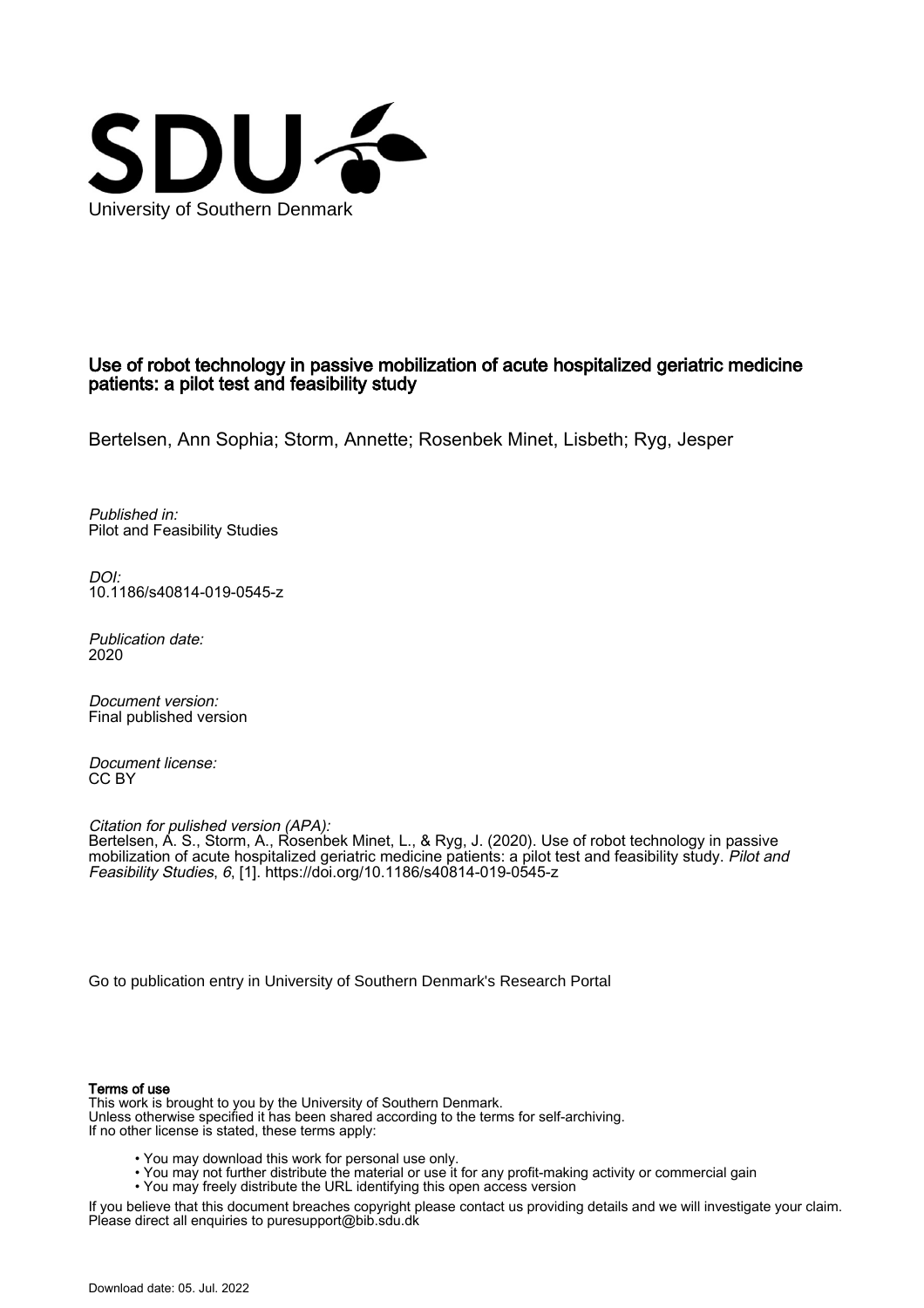

# Use of robot technology in passive mobilization of acute hospitalized geriatric medicine patients: a pilot test and feasibility study



AS. Bertelsen<sup>1[\\*](http://orcid.org/0000-0003-3158-7898)</sup> $\bullet$ , A. Storm<sup>2</sup>, L. Minet<sup>2,3,4</sup> and J. Ryg<sup>1,3</sup>

# Abstract

Background: Along with an aging population, the field of robot technology in rehabilitation is expanding. As new technologies develop, it is important to test these clinically before implementation. To assess the possibilities of undertaking a future randomized controlled trial (RCT), the aim of this study was to pilot test and investigate the feasibility of a newly developed passive mobilization robot device in geriatric medicine patients.

Methods: We used a robot to perform passive mobilization for all recruited patients while they were lying in bed. Inclusion criteria include the following: ≥ 65 years of age, able to walk before hospitalization, and not capable of walking > 2 m at the first day of hospitalization. Exclusion criteria include the following: known moderate/severe dementia, unstable fractures (back, pelvis, or legs), high intracranial pressure, pressure ulcers/risk of developing pressure ulcers due to fragile skin, positive Confusion and Assessment Method (CAM) score, not able to understand Danish, and medical instability. A mixed-methods approach, including structured interviews for patients and relatives, questionnaires and semi-structured interviews for the staff, and observations in the clinic were used as data collection methods. A 6-week pilot test preceded the feasibility study to test study design, safety, interview guide, and setting, and to become familiar with the robot.

Results: The pilot test included 13 patients, made the staff confident in the use of the robot, and led to the correction of the interview guide. In the feasibility study, 177 patients were screened, 14 patients (four men, nine women) included, and 13 completed the intervention (median [IQR] age 86 [82–92] years). Overall, the robot was easy to use during passive mobilization and fully accepted by patients and relatives. Staff, however, found the robot difficult to maneuver. No adverse events were reported.

Conclusions: Use of robot technology in passive mobilization of older patients was feasible and well accepted by patients, relatives, and staff. Technical and workflow-related issues, as well as the robot not performing active mobilization, affects the launch of a RCT and thereby its implementation in geriatric medicine patients.

# Background

The population of older people in the industrialized world is increasing [[1](#page-9-0)] leading to a growing number of older individuals with multiple age-related comorbidities and functional disabilities [[2\]](#page-9-0). Worldwide, the aging population is therefore expected to become a future challenge for health care systems [[1\]](#page-9-0).

<sup>1</sup> Department of Geriatric Medicine, Odense University Hospital, J. B. Winsløwsvej 4, 5000 Odense, Denmark

Full list of author information is available at the end of the article



Acute hospitalization is often accompanied by a reduced level of physical activity, and studies show that older patients spend most of their time lying passively in bed [\[3](#page-9-0)–[5](#page-9-0)]. Reduced mobility during hospitalization is an important risk factor for adverse in-hospital outcomes and an independent predictor of poor hospital outcomes at discharge, specifically decline in activities of daily living, institutionalization, and increased mortality [\[3\]](#page-9-0). Geriatric medicine patients are characterized by comorbidity, polypharmacy, and functional disabilities before hospitalization [\[6\]](#page-9-0) and have increased risk of further functional decline and increased dependency after

© The Author(s). 2020 **Open Access** This article is distributed under the terms of the Creative Commons Attribution 4.0 International License [\(http://creativecommons.org/licenses/by/4.0/](http://creativecommons.org/licenses/by/4.0/)), which permits unrestricted use, distribution, and reproduction in any medium, provided you give appropriate credit to the original author(s) and the source, provide a link to the Creative Commons license, and indicate if changes were made. The Creative Commons Public Domain Dedication waiver [\(http://creativecommons.org/publicdomain/zero/1.0/](http://creativecommons.org/publicdomain/zero/1.0/)) applies to the data made available in this article, unless otherwise stated.

<sup>\*</sup> Correspondence: [Ann.Sophia.Bertelsen@rsyd.dk](mailto:Ann.Sophia.Bertelsen@rsyd.dk) <sup>1</sup>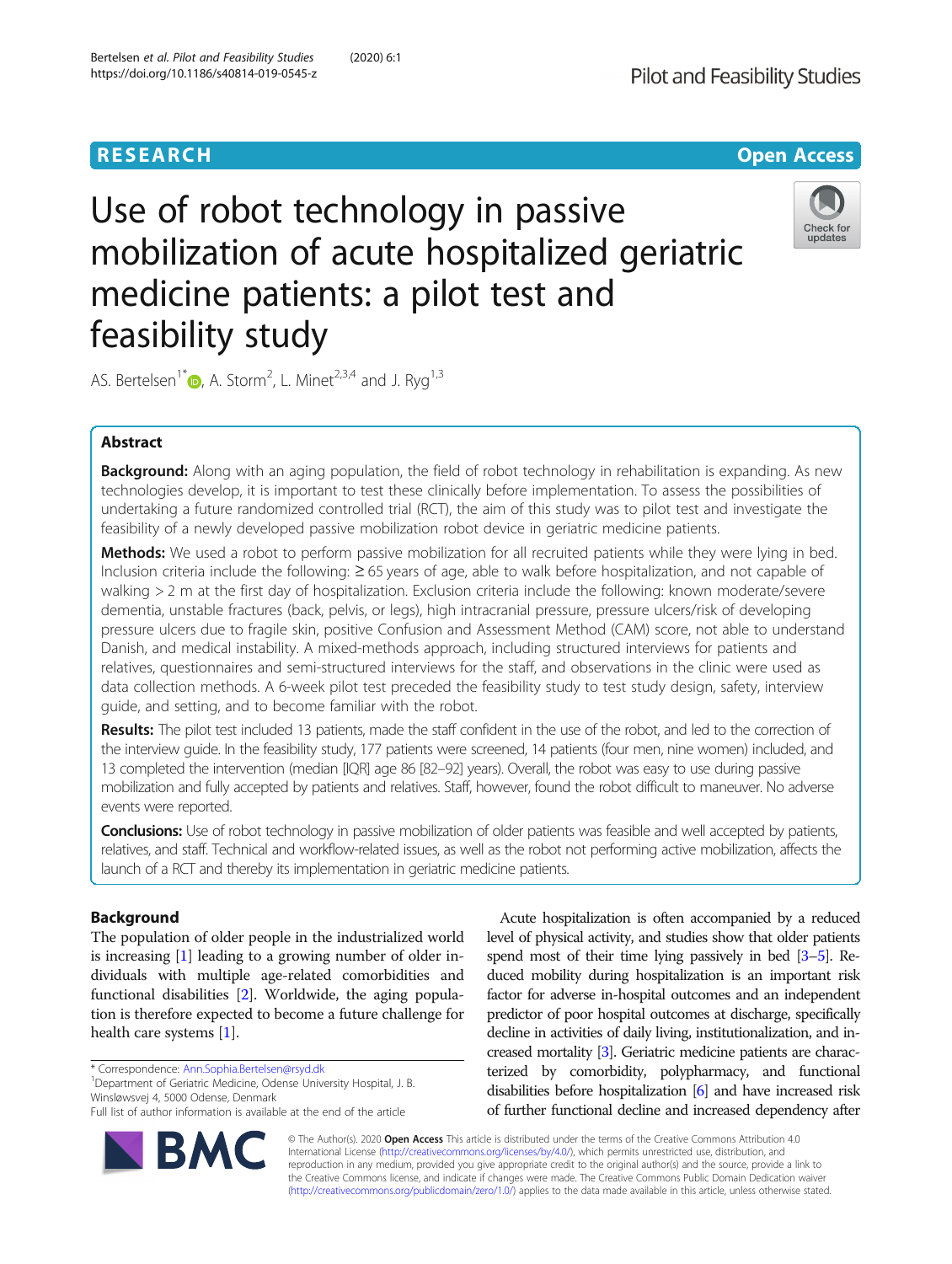acute illness and hospitalization [\[7,](#page-9-0) [8\]](#page-9-0). This makes mobilization of older hospitalized adults an important issue to address in acute rehabilitation research.

The field of robot technology in rehabilitation is expanding with an increase in new devices and technologies emerging each year  $[9]$  $[9]$ . The costs of therapist time in healthcare can limit the amount of therapy that is available to the patients due to the growing number of older individuals who need acute rehabilitation. Robots have the potential to increase the amount of therapy received by an individual patient [[10\]](#page-9-0), but knowledge on the effect of introducing more robot technologies is lacking. As the new technology develops, it is important to provide evidence-based research before implementing new robots into clinical practice [[9\]](#page-9-0). However, recruitment to randomized controlled trials (RCTs) can be challenging, as many trials fail to reach their planned sample size within the originally expected trial timescale or trial funding might run out [\[11,](#page-9-0) [12\]](#page-9-0). Therefore, an advisable approach is to perform pilot and feasibility studies to determine whether an intervention is appropriate for further testing in pilot and full-scale RCTs, and enable researchers to assess whether or not the ideas and findings are relevant [\[13](#page-9-0)].

In order to assess the possibility of undertaking a future RCT, the aim of this study was to pilot test and investigate the feasibility of a newly developed passive mobilization robot device (ROBERT®) in geriatric medicine patients with limited mobility. The objectives of the study were to explore (1) the mobilization sessions (time consumption, number of completers, and adverse events), (2) the management (work environment, workflow, and technical challenges and security), and (3) the perception (experience) of the robot from the view of the patients, relatives, and hospital staff.

#### Method

This study is reported using the CONSORT 2010 guidelines for reporting a pilot or feasibility study [[14\]](#page-9-0).

# Theoretical framework and study design

To explore the feasibility of the passive mobilization robot, a pragmatic research approach was used [\[15\]](#page-9-0) and the intervention was given to all participants. To test our feasibility study design, inclusion and exclusion criteria, screening procedure, interview guide, and setting, and to become familiar with the robot, the feasibility study was preceded by a pilot test.

# Participants

We included patients  $\geq 65$  years of age who were able to walk with or without walking aids before the hospital admission, but not capable of walking with or without walking aid more than 2 m at the first day of hospitalization. All patients were screened systematically during the inclusion period. We excluded patients with known moderate or severe dementia; unstable fractures in the back, pelvis, or legs; high intracranial pressure; pressure ulcers or risk of developing pressure ulcers due to fragile skin; patients with medical instability; patients who were not able to understand Danish; and a positive Confusion and Assessment Method (CAM) score [[16](#page-9-0), [17\]](#page-9-0). CAM score was used to identify a patient with potential delirium. Using local standard procedures, a positive CAM score was given in case of an acute onset or fluctuating course, inattention, and disorganized thinking or altered level of consciousness. Furthermore, we excluded patients if the healthcare professional assessed that the patient was not suitable for mobilization sessions with the robot or the patient themselves did not want to be trained by the robot. A clinically experienced physiotherapist was responsible for the recruitment.

# Study setting

The study took place at the Department of Geriatric Medicine, Odense University Hospital, Denmark. The pilot test was performed from September 5, 2018, to October 24, 2018, and the feasibility study from November 6, 2018, to December 12, 2018.

A study board was established prior to study initiation. The board included the head consultant and head nurse of the Department of Geriatric Medicine and the authors of this article: ASB, Master of Science in Public Health; AS, physiotherapist and Master of Health Science; LM, PhD physiotherapist and Head of Rehabilitation Research Unit; and JR, PhD consultant and Head of Geriatric Research unit.

The robot was developed by Life Science Robotics ApS, Aalborg, Denmark.

#### Intervention

The mobilization was performed using a newly developed robot (ROBERT®) which consists of a body on a wheelbase, a robot arm, and a brace with a velcro-sheet that is attached to the lower extremity of the patient (Fig. [1\)](#page-3-0). The robot is provided with a handle to maneuver the device around. When the leg of the patient is attached to the robot, the device is able to perform different passive mobilization exercises designed uniquely by the physiotherapist for each specific patient. The physiotherapist does the movement once, and hereafter, the robot will do 20 repetitions by itself and without any support from the physiotherapist. This enables the physiotherapist to perform other tasks and see other patients, while the robot performs the repetitions by itself. If the patient moves his/ her leg against the movement of the robot, it will automatically stop further movement for security reasons. If, for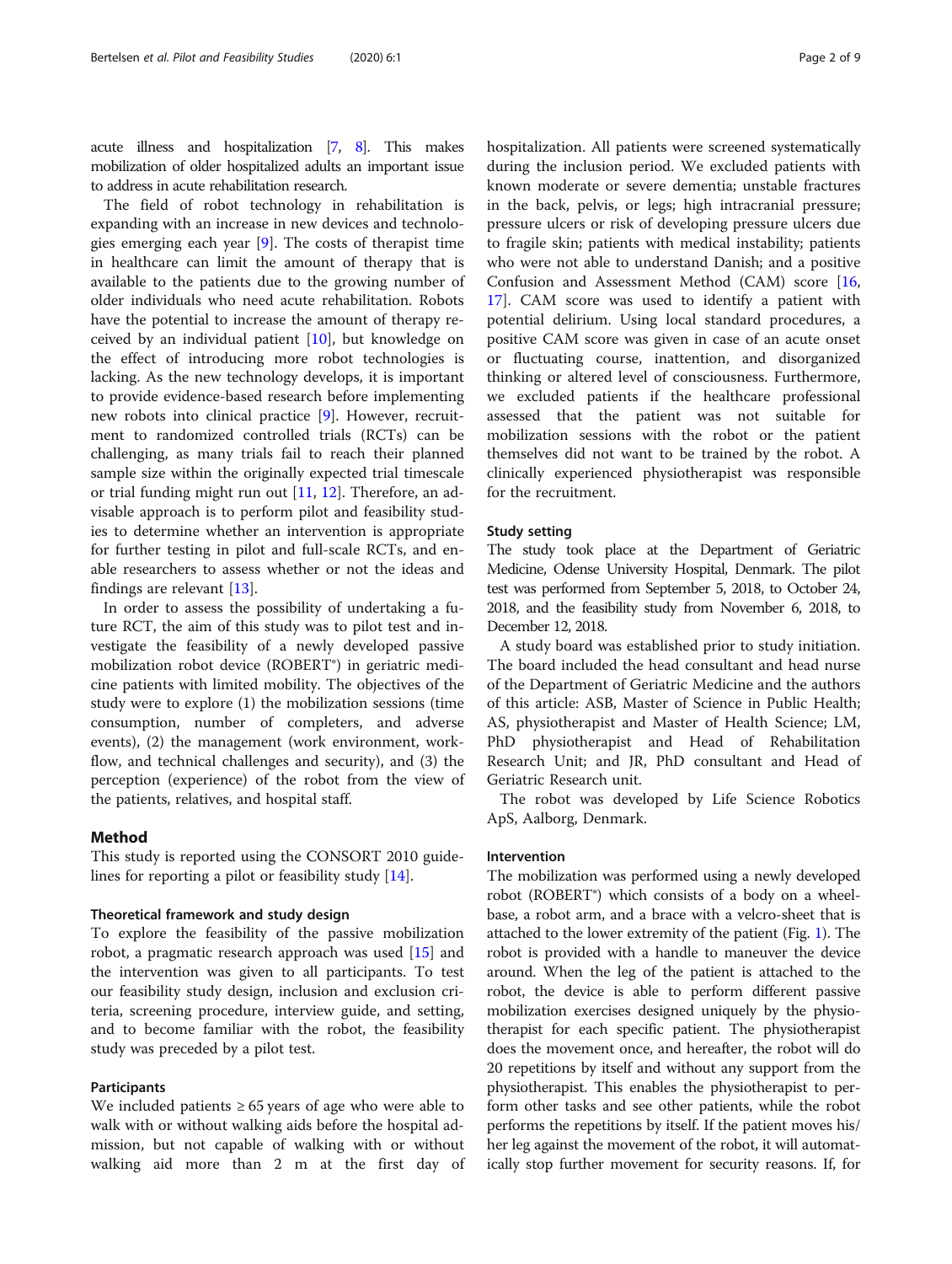example, the patient has a cramp in their leg, the robot stops in order to prevent pain or injury.

An experienced physiotherapist, who was trained in the management and use of ROBERT® prior to the study, managed the robot daily. A second physiotherapist was also trained in order to step in in case of the absence of the primary physiotherapist. However, this was not needed. The physiotherapists in the department would provide usual care to all patients during the study period.

# Outcomes and data collection

The outcome measurements of this feasibility study focused on (1) the mobilization sessions: time consumption, number of completers, and adverse events; (2) the management: work environment, workflow, and technical challenges and security; and (3) the perception: the experience of the robot from the view of the patients, relatives, and hospital staff (Table [1](#page-4-0)).

#### Structured interviews for patients and relatives

Structured interviews containing pre-planned questions were used to gather data from all patients. This method ensured that all informants in the study were asked the same questions in the same order [\[18](#page-9-0)]. The structured interviews were used to obtain information about the patient's perception and experiences about having passive mobilization performed by the robot. The questions were developed through literature search, experiences from clinical practice, and discussion among authors (Additional file [1:](#page-8-0) Table S1). To achieve knowledge from the perspective of the relatives, relatives of two patients were also invited to a structured interview. Field notes were made during all interviews if patients and relatives elaborated on their responses. A single

<span id="page-3-0"></span>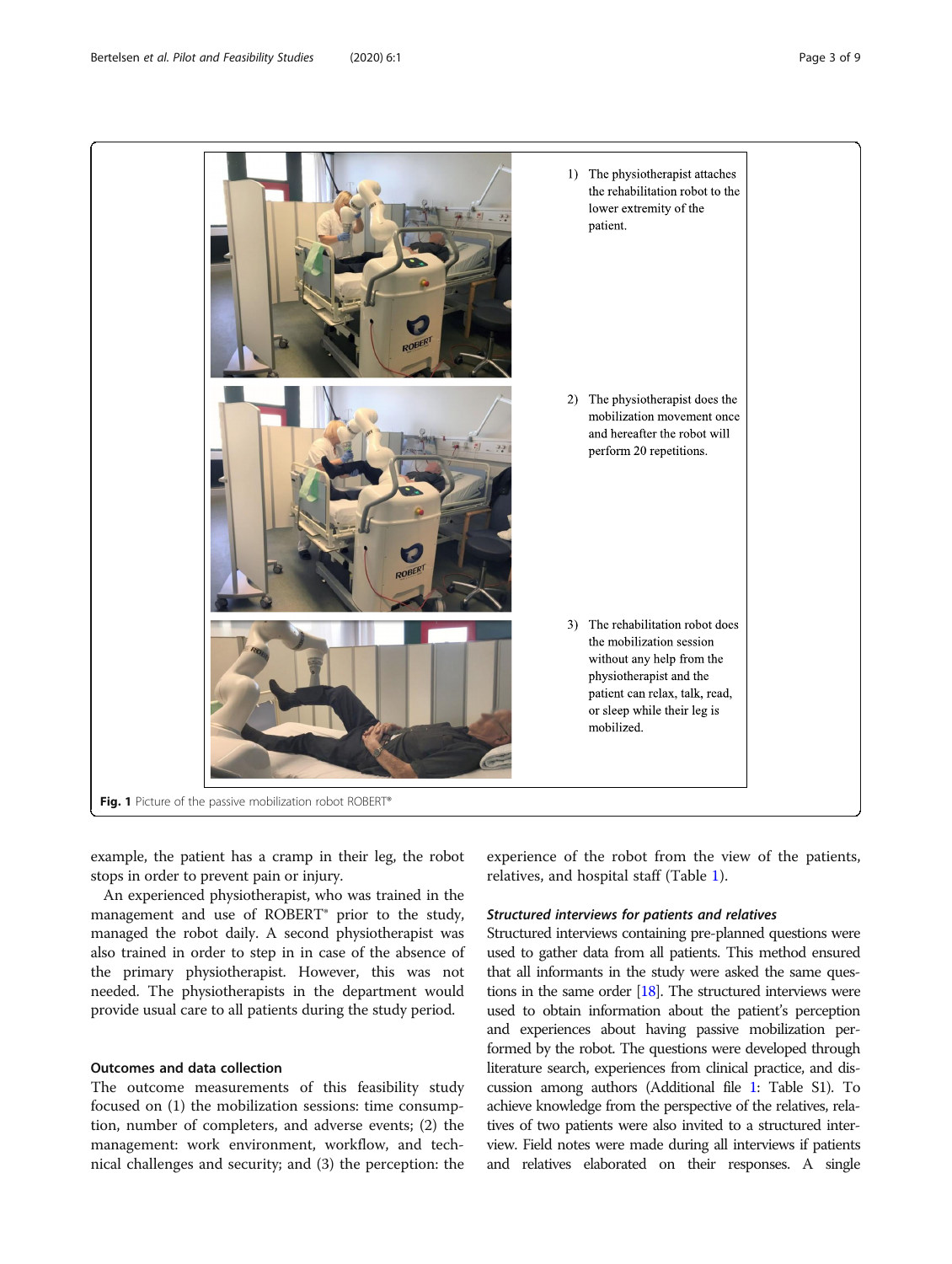<span id="page-4-0"></span>Table 1 Objectives, descriptions, study questions, outcome measure, and data sources

| Objectives              | Description                                                                            | Study questions                                                                                                                                                | Outcome measures                                                                          | Data sources                                                              |
|-------------------------|----------------------------------------------------------------------------------------|----------------------------------------------------------------------------------------------------------------------------------------------------------------|-------------------------------------------------------------------------------------------|---------------------------------------------------------------------------|
| Mobilization<br>session | The use of the robot in<br>the geriatric department                                    | To what extent can the robot be used in its<br>current design?                                                                                                 | Time consumption, number<br>of training sessions and<br>completers, and adverse<br>events | Ouestionnaires and<br>semi-structured<br>interview                        |
|                         | Management How the robot was<br>managed and adapted in<br>the geriatric department     | To what extent can the robot be successfully<br>implemented in a geriatric department? Is there<br>a need to change or adapt the robot for the<br>environment? | Working environment,<br>workflow, technical<br>challenges, and security                   | Questionnaires, semi-<br>structured interview.<br>and observation         |
| Perception              | How the geriatric<br>patients, their relatives,<br>and the staff react to the<br>robot | To what extent is the robot suitable to be<br>implemented in a geriatric department?                                                                           | Perceived acceptability                                                                   | Structured interviews,<br>semi-structured inter-<br>view, and observation |

interviewer trained in qualitative research conducted the interviews within a week after the patient had finished the mobilization sessions with the robot. The interviews took place in the patient hospital room or by telephone if the patient had been discharged before an interview was possible. To validate data from the interviews, the interviewer performed member checking at the end of every interview. This entailed repeating the key elements of what the participant had told, to secure that the information was gathered in the right way and thoroughly understood [[19,](#page-9-0) [20\]](#page-9-0).

# Questionnaires and semi-structured interview for the staff using the mobilization robot

Questionnaires were used to gather data from the physiotherapist. The questions were developed through literature search, experiences from clinical practice, and discussion among authors. They contained questions regarding time consumption, technical challenges and security, work environment, workflow, and the reactions of the patients to the mobilization sessions. The physiotherapist filled out a questionnaire after every session. A semi-structured interview was used to gather data in order to explore the physiotherapists' perception of the daily use of the robot (Additional file [2](#page-8-0): Table S2). Furthermore, the physiotherapist was given a scheme to fill out in case of any adverse events.

# Observation of clinical practice in the use of the mobilization robot

With inspiration from field research, observation was conducted to discover and elucidate possible challenges related to the use of the robot in a real-life setting at the department [[21\]](#page-9-0). Routines, workflow, and mobilization sessions were observed in order to gain insight in the setting in which the robot was implemented.

#### Statistics and analysis

The data was analyzed using descriptive statistics for all variables in questionnaires and for the questions in the structured interviews. Due to the aim of the present study, no power calculation was performed. We aimed to include at least ten patients by convenience sampling. By applying the concept and tool, information power, we reflected systematically on sample size and thereby agreed that a small sample size was appropriate for our study [\[22](#page-9-0)].

Data from the verbatim transcribed semi-structured interview and observation notes were analyzed using a deductive [[21](#page-9-0)] thematic analysis approach to reveal issues of importance to the feasibility study [\[23\]](#page-9-0). All coding and analysis for the semi-structured interview was performed systematically using the software QSR NVIVO Pro 11. The main author did all primary statistics and analysis. Subsequently, the authors discussed these and agreement on results was obtained.

# Results

# Pilot test

During the pilot test, 91 patients were admitted, 86 patients were screened, and 13 patients were included and had a least one mobilization session with ROBERT®. Of these, ten patients were interviewed. The screening procedure was practiced and inclusion criteria tested, as well as the procedure for interviewing the patients. Furthermore, the pilot test made the staff confident about the use of the robot. It was revealed that it was most practical for the physiotherapist to place the robot at one side of the bed and mobilize both legs from this side due to lack of space in the hospital room, time spent, and difficulties moving both furniture and the robot. Furthermore, the pilot test showed that the study design, screening, inclusion, and intervention worked as intended. One question in the interview guide was deleted as it added no new information. No adverse effects were recorded. All members of the study board agreed that it was safe for both patients and staff to proceed with the feasibility study.

#### Feasibility study

A total of 177 patients were admitted during the period of the feasibility study. All patients were screened, and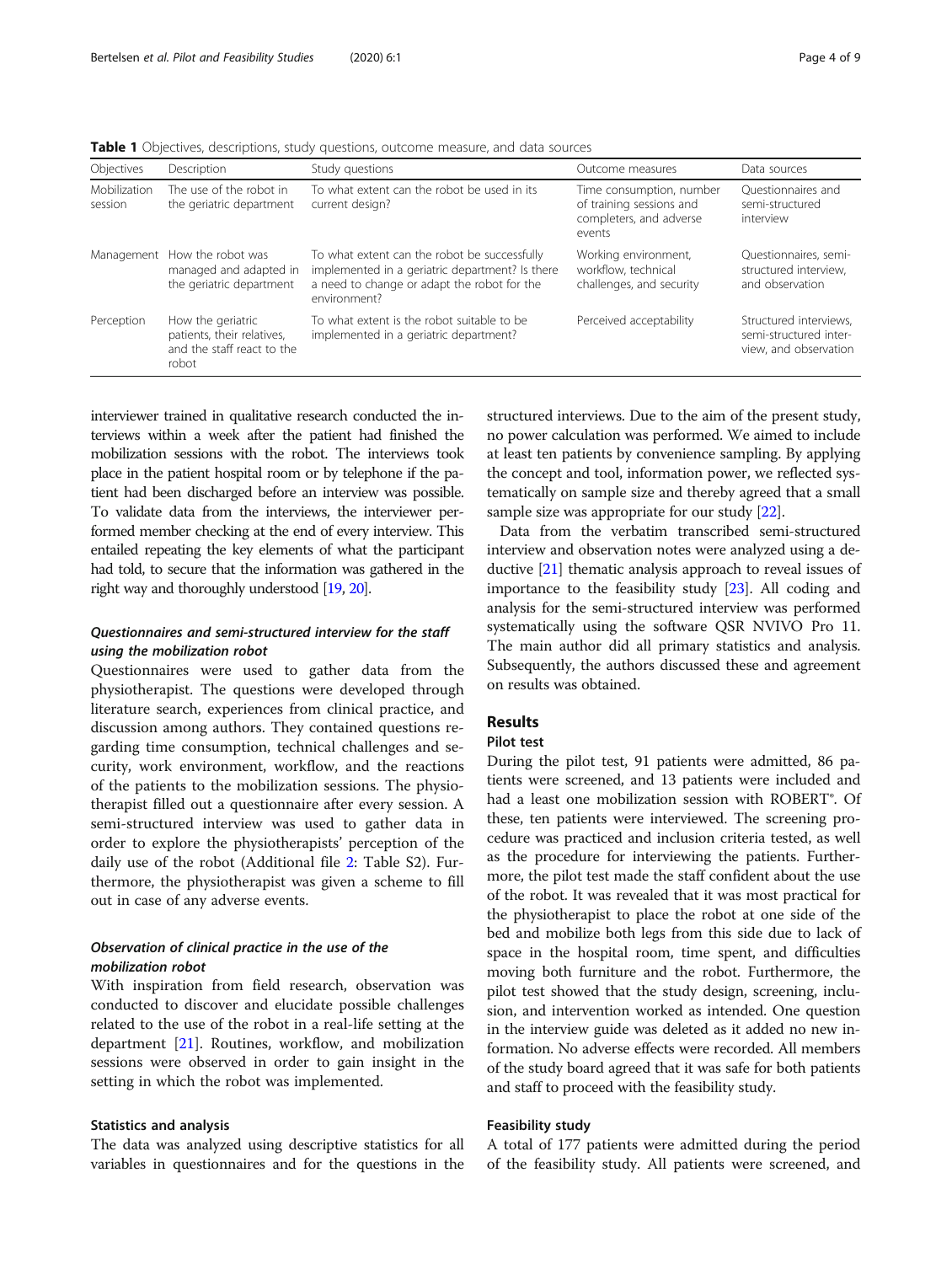14 (four men, nine women) were included (Fig. 2). One patient had to discontinue the intervention due to transfer to another hospital department, and 13 patients (age [median (IQR)] 86 (82–92) years) completed their mobilization sessions.

Twelve patients were interviewed within 1 day after their last mobilization session; ten interviews were held in the hospital room, one by phone, and one was held at a rehabilitation center to which the patient had been discharged. One patient was not interviewed due to decline of cognitive condition. Two relatives were interviewed in the patient hospital room with the patient sitting next to them.

The following sections describe the three objectives of the feasibility study (Table [1\)](#page-4-0).

## The passive mobilization sessions

A total of 10 (10–15) min [median (IQR)] was used to prepare the robot for use. This included bringing the robot to the patient in the hospital room, moving furniture if this was in the way, putting up screens so the mobilization sessions were not visible to everyone passing by (there could be up to 4 patients in the same hospital room), and doing the start-up calibration of the robot. Each participant had 2 (2–3) [median (IQR)] mobilization sessions with the robot each lasting 25 (20–35) min [median (IQR)].

Regarding the quality of the passive mobilization, the physiotherapist expressed in the semi-structured interview that the robot met the expectations:

It is brilliant. It does exactly as it is told (physiotherapist)

It was also emphasized that performing passive mobilization is a heavy task, which can lead to work related pain and injuries. If performing passive mobilization is a big part of the everyday work, the physiotherapist recommended that it would be wise to use the robot:

Physically, the robot clearly spares the back of the physiotherapist (physiotherapist)

Furthermore, the questionnaires filled in by the physiotherapist revealed that the robot was safe to use for both the patients and the physiotherapist during the mobilization sessions. Only one patient felt unsafe during a single session. In 76.5% of all mobilization sessions, the patients did not express any pain or discomfort at

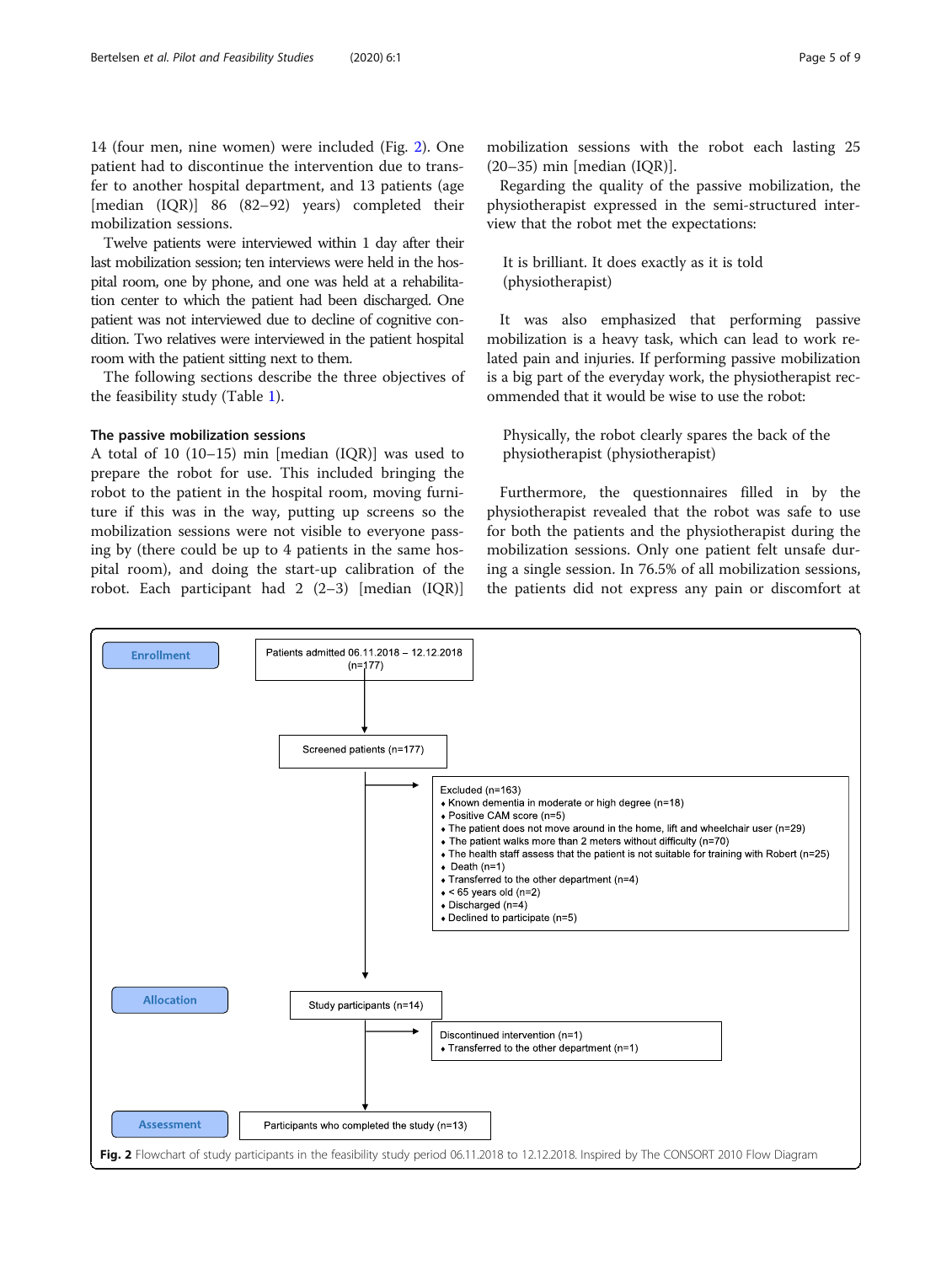any time. In the cases (8/34) where the patient had expressed pain or discomfort, it was caused by a general feeling of soreness in the patient's leg or the velcro-sheet being too tight around the patient's leg, which was then immediately and easy loosened.

During the interview, the physiotherapist expressed that it would not be safe for the patient to do exercise with the robot without a physiotherapist being next to the patient in order to provide a safe mobilization session. If the patient were to be left alone in the hospital room while doing exercises with the robot, the physiotherapist pointed out that a stop button would need to be provided for the patient:

One cannot leave the patient without them having a button so they can stop the machine! (physiotherapist)

No adverse events were reported during the study.

#### The management

From the questionnaires and interviews, the robot was reported to be easy to use and to clean. In almost all mobilization sessions, the physiotherapist reported that the robot was easy to apply to the patients' legs (88.2%) and that the robot did not lack any technical functions (97.1%). When the robot was placed at the opposite side of the mobilized leg, the arm was a little short, and as a general supplementary comment in the questionnaires, it was stated that a longer arm on the robot was desired. Furthermore, it was reported that a display on the robot was missing, as it could be convenient to see the number of repetitions still to come.

In every questionnaire answered by the physiotherapist, it was reported that the robot did not work satisfactorily in the physical environment of the department as it was difficult to maneuver around the bed and other furniture, as well as being difficult to transport to the patient in the hospital room due to its size and weight. Observation of workflow and routines also showed that it took extra time for the physiotherapist to make room for the robot, and even then, it still felt crowded to be in the hospital room with the robot. The physiotherapist pointed out that using the robot was more time consuming than doing passive mobilization manually:

It takes 10 minutes extra to use the robot compared to passive mobilization without the robot. Because I have to move furniture to make room for the robot (physiotherapist)

It was also pointed out in interviews and noticed in the observation that the robot was noisy. The cooler inside the robot was loud and for the physiotherapist an annoying element. However, the patients were not bothered by the sound of the cooler.

#### The perception

Structured interviews with patients and relatives None of the patients had ever tried a device similar to this mobilization robot. Ten of the 12 interviewed patients reported that it was good to do passive mobilization with the robot, while two stated that it was neither nor:

I was very happy about it. I can highly recommend it. It was nice that my legs were being activated, when all I could do was to lie in bed (DF)

It was relaxing. I slept while my leg was being trained (FF)

It just wasn't for me (CM)

As the above quotes show, the patients were very fond of the robot and a patient furthermore expressed that she was motivated by the mobilization sessions with the robot, which gave her the feeling of being active and on the way to get physically and mentally better.

All the interviewed patients reported that they felt safe while exercising with the robot:

I felt completely safe. After trying it a few times I would also be comfortable even though the physiotherapist was not standing by my side the whole time (DF)

Nine patients had not experienced any unpleasantness related to the robot, two reported that the training had been unpleasant and one reported neither nor. However, the two patients who reported an unpleasant experience also stated that they felt pain before the session and in general.

I already have a lot of pain. I was tired after the workouts (GF)

On the contrary, this patient also pointed out that she missed the sessions with the robot in the weekends where the sessions were on hold.

All patients reported that they had received all necessary information and they had no doubt about anything related to the robot.

Eleven patients stated that they would say yes to do mobilization with the robot if they were admitted again. Furthermore, one patient expressed that the passive mobilization had been good for her legs: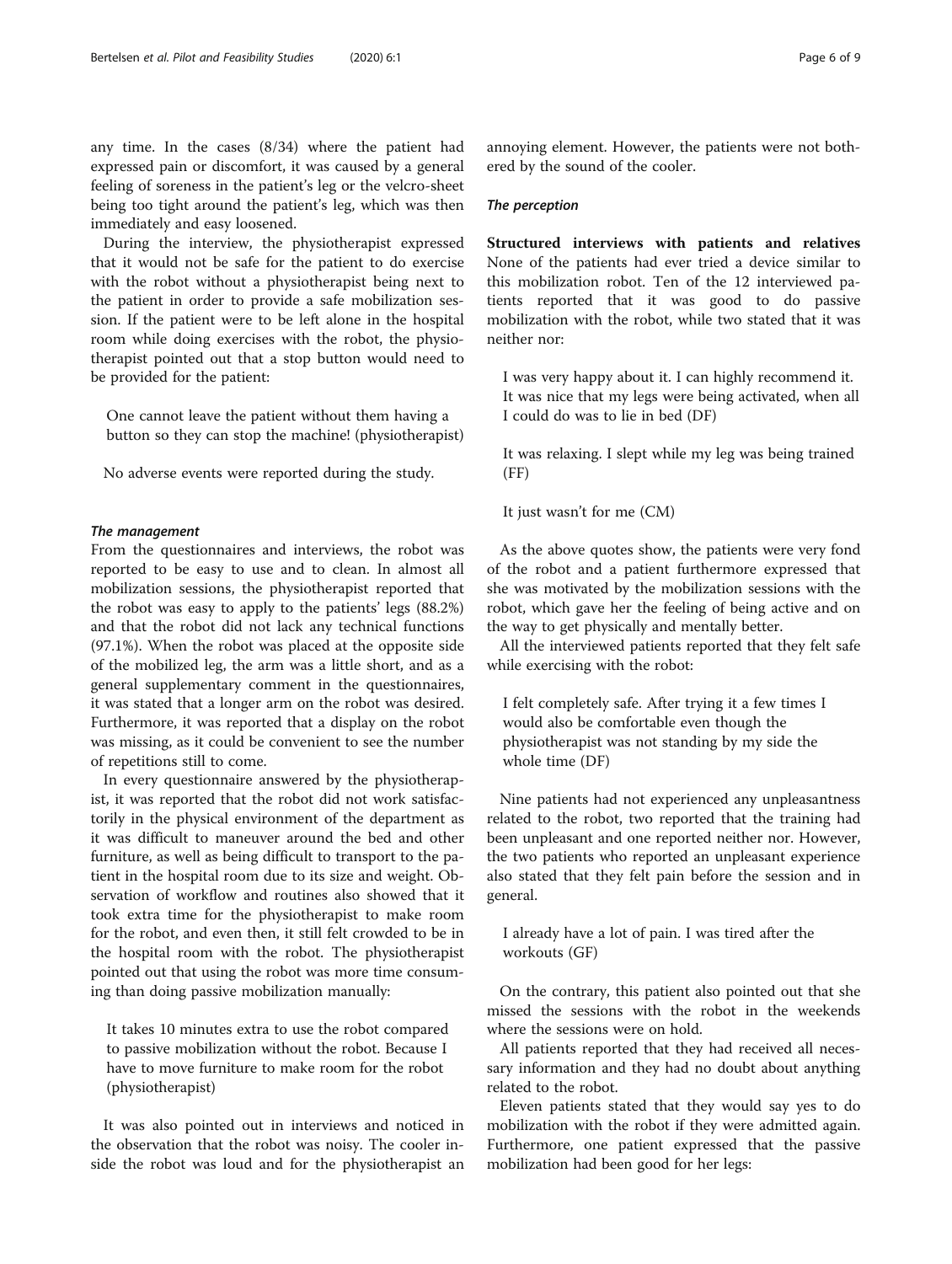I was calmer in the legs afterwards. They benefit from being activated (DF)

The interviewed relatives (a wife and a daughter) had both attended at least one mobilization session. Both reported that it had been a good experience. They had felt safe to see their loved one doing passive mobilization with the robot and had not experienced anything unpleasant:

My mother thought it was relaxing (relative to FF)

Semi-structured interview with hospital staff The interview with the physiotherapist revealed perspectives about the use of a robot for geriatric medicine patients and about their need for passive mobilization in rehabilitation.

It was the perception of the physiotherapist that the patients liked the robot very much. The physiotherapist uttered in the semi-structured interview that most patients agreed to participate in the study as soon as they had information about the robot:

The robot is easy to "sell" to the patients. They like to hear that they can lie down in the bed and relax, and at the same time exercise their legs. This information makes them say yes to participate (physiotherapist)

However, regarding the likelihood of the robot being implemented at a geriatric medicine department, the interview revealed that geriatric medicine patients might not be a suitable target group for the robot in its current design. The physiotherapist pointed out that the geriatric medicine patients in the study period seemed more in need of active mobilization rather than passive mobilization. Although the patients matched the inclusion criteria, the condition of the patients improved quickly and the physiotherapist therefore assessed that active mobilization would be more beneficial. Due to this assessment, it was a request from the physiotherapist that the robot would be able to perform both active mobilization along with passive mobilization:

Our patients are too good. They do not need passive mobilization (physiotherapist)

### **Discussion**

In this feasibility study, we show that both acute hospitalized geriatric medicine patients and their relatives accept the use of robot technology in passive mobilization. The study also shows that the newly developed mobilization robot, ROBERT®, is feasible to use within the department

of geriatric medicine, although some technical and workflow-related issues affect the launch of a RCT and thereby the possibility of clinical implementation in its current design.

The overall goal in the field of rehabilitation robots is to develop implementable technologies that are simple to use and manage by therapists, clinicians, and patients. To obtain acceptance of a rehabilitation robot, a userfriendly interface is highly preferred and desirable [\[9](#page-9-0)]. Our feasibility study shows that ROBERT® is a simple to use robot and therefore user-friendly from the perspective of the applying physiotherapist, although it is heavy and big when moving it around from hospital room to hospital room.

Many older adults with frailty have limitations in performing active mobilization. Therefore, passive mobilization may be a relevant alternative, also as it has been found to be similarly effective for improving the functional fitness of older nursing home residents [\[24\]](#page-9-0). However, despite our inclusion criteria aiming at including patients in need of passive mobilization, the patients in this study improved their clinical condition quickly. Thus, the staff assessed that geriatric medicine patients are more in need of active mobilization and wished that the robot could also perform active mobilization.

However, regardless of the dubious need for passive mobilization, our study indicates that passive mobilization by the robot has a positive influence on the motivation and mood of geriatric medicine patients. A study assessing stroke patients who received early mobilization (upright and out of bed) had a less depressed mood after 7 days compared to a group receiving standard care [[25\]](#page-9-0). We have no data on depression or mood, and the type of mobilization is different. However, in line with the above study, the majority of both patients and relatives in our study were very positive about the passive mobilization robot. Patients expressed that the mobilization sessions gave them motivation and that it was an activity, which they missed during the weekends.

Finally, the physiotherapist only performed the movement with the patient once and then the robot repeated these movements. In this way, the musculoskeletal system of the physiotherapist was spared. While the robot was performing the mobilization sessions, the physiotherapist could potentially use the time to perform other tasks. In this way, the available work force would be used more efficiently. However, the physiotherapist did not feel the patient could be left alone with the robot in our study because the robot lacked an emergency stop button for the patients. In addition to an emergency stop button, our feasibility study also pointed at other recommendations for technical issues to be implemented into the robot, like a display where number of repetitions can be seen, as well as a wish for a smaller and handier robot.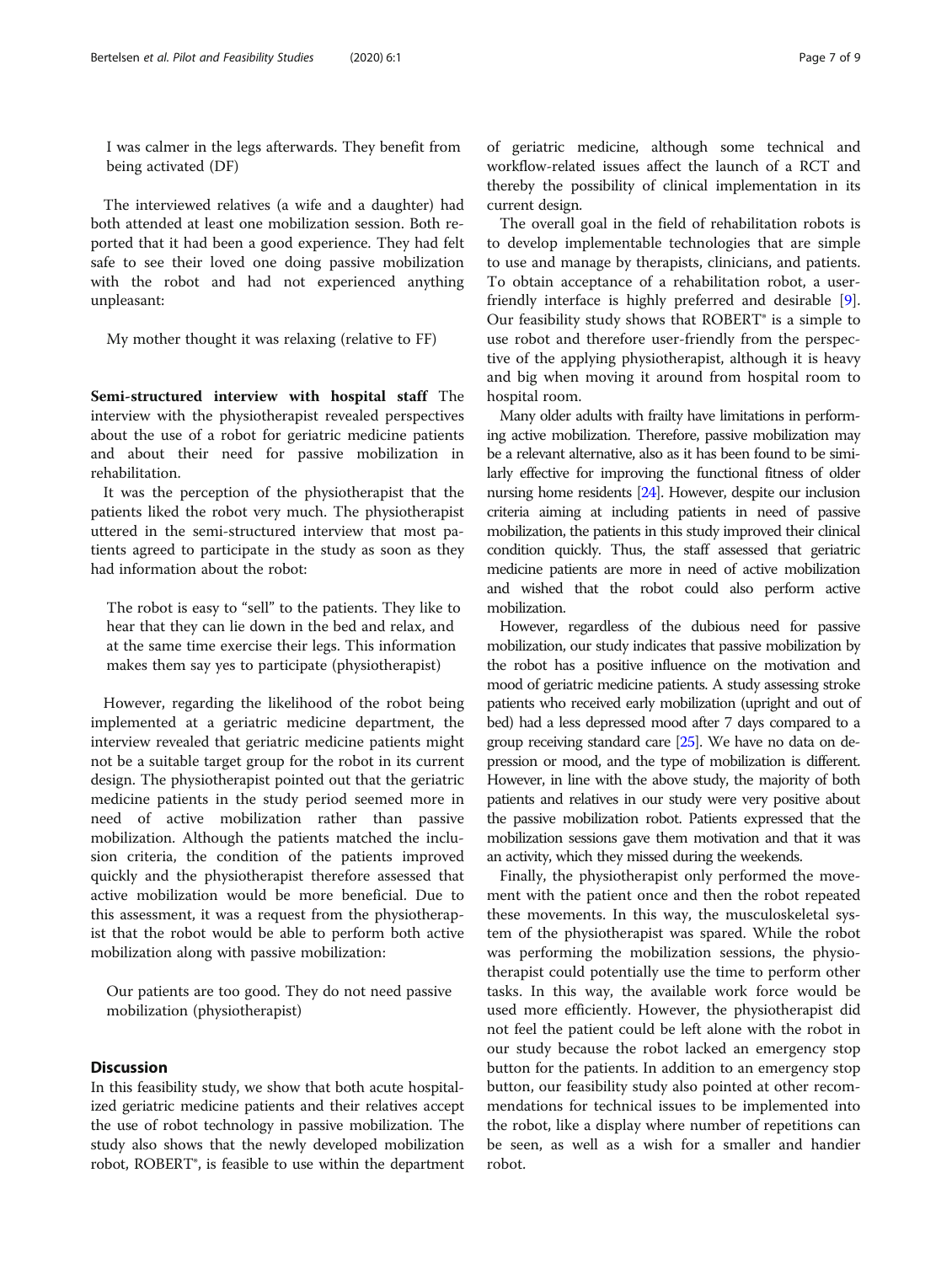# <span id="page-8-0"></span>Strengths and limitations

This study only focuses on the feasibility of the mobilization robot. In this way, our study does not explore the potential physical effects of the passive mobilization done by the robot. However, our study indicates that geriatric medicine patients are positive about the passive mobilization sessions by the robot and they felt it was motivating to do the sessions. Also, one patient pointed out that her legs had benefited from being activated by the robot. This finding is backed by a study on passive mobilization, which found that passive leg movements had the capacity to induce muscular activity and enhance oxygen metabolism [\[26\]](#page-9-0). Second, we only included few patients ( $n = 13$ ) and relatives ( $n = 2$ ) in this feasibility study, and our findings should therefore be interpreted with caution. However, our recruitment strategy was sufficient to recruit the number of participants required for this feasibility study and participants stated they found the study interesting and relevant. Third, due to our exclusion criteria, we excluded important geriatric patient groups such as cognitive frail patients and those with recent fractures. This may limit the external validity of our results. However, only few patients with dementia or delirium  $({\sim}10\%)$  were excluded, and patients with recent fractures had to be excluded due to safety. In addition, we specifically aimed at identifying patients who potentially would benefit from passive mobilization, and the majority of excluded patients were excluded since they were well mobilized already at admission. Finally, results from the interviews of the robot user should be interpreted with caution as we were only able to include one physiotherapist due to practicalities.

To our knowledge, this is the first study to pilot test and investigate the feasibility of a passive mobilization robot device in a clinical department of older geriatric medicine patients. This makes the current study important in demonstrating the feasibility of introducing newly developed robot technology in order to explore and understand the impact on patients, relatives, and health professionals. The multiple data collection methods and the feasibility framework allowed opportunities to collect various data formats.

Also, older people are often excluded from clinical trials, resulting in uncertainty about the risks and benefits of new treatments for older people [\[27](#page-9-0), [28](#page-9-0)]. Clinicians and policymakers who make treatment decisions about older patients therefore often rely on research conducted primarily among middle-aged adults [\[29\]](#page-9-0). However, benefits shown in trials including younger people may not apply to older people [[30](#page-9-0)], and trials often fail to assess the impact of interventions on the general health of older people. The evidence is thus not generalizable to typical older frail patients [\[28](#page-9-0)]. Therefore, we consider it

to be a strength that the rehabilitation robot was tested in a real-life setting with older geriatric medicine patients.

Finally, our pilot test and feasibility study focused on analyzing data from different perspectives, to gain essential knowledge and knowhow, which are essential prior to a RCT study. The next step in the research process would be to test the effectiveness of the mobilization robot compared to conventional procedures to produce the necessary data for a power calculation in a full scale RCT including cost analysis. With our results in mind, the current robot design needs some modifications and upgrades before launching a RCT. However, due to our results and feedback, the developers have modified the robot introducing several upgrades including a stop button for the patients and the ability to perform both passive and active mobilization sessions. Whether the upgraded robot version could successfully be introduced in a geriatric ward initially requires a new pilot and feasibility study.

#### Conclusion

In this pilot test and feasibility study, we show that a passive mobilization robot is feasible to use in a sample of older acutely hospitalized geriatric medicine patients. Most patients reported that they liked to do passive mobilization with the robot and that they would say yes to do it again if they got the opportunity. Furthermore, all patients felt safe during the mobilization sessions and the relatives also expressed their satisfaction. The staff performing the mobilization sessions found that the robot lived up to the expectations and expressed that it spared the physiotherapist from unhealthy and demanding working positions. However, the robot is categorized as being big and heavy when moving it around in the department and hospital rooms, as well as missing some technical functions (an emergency stop button to patients and a display). These technical and workflowrelated issues, as well as the fact that the robot is not able to perform active mobilization, affect the launch of a RCT and thereby its implementation for geriatric medicine patients in its current design.

#### Supplementary information

Supplementary information accompanies this paper at [https://doi.org/10.](https://doi.org/10.1186/s40814-019-0545-z) [1186/s40814-019-0545-z](https://doi.org/10.1186/s40814-019-0545-z).

Additional file 1: Table S1. Interview guide for structured interviews with patients

Additional file 2: Table S2. Semi-structured interview guide for physiotherapist.

#### Acknowledgements

We thank the participants for participation in the study and for sharing their experiences.